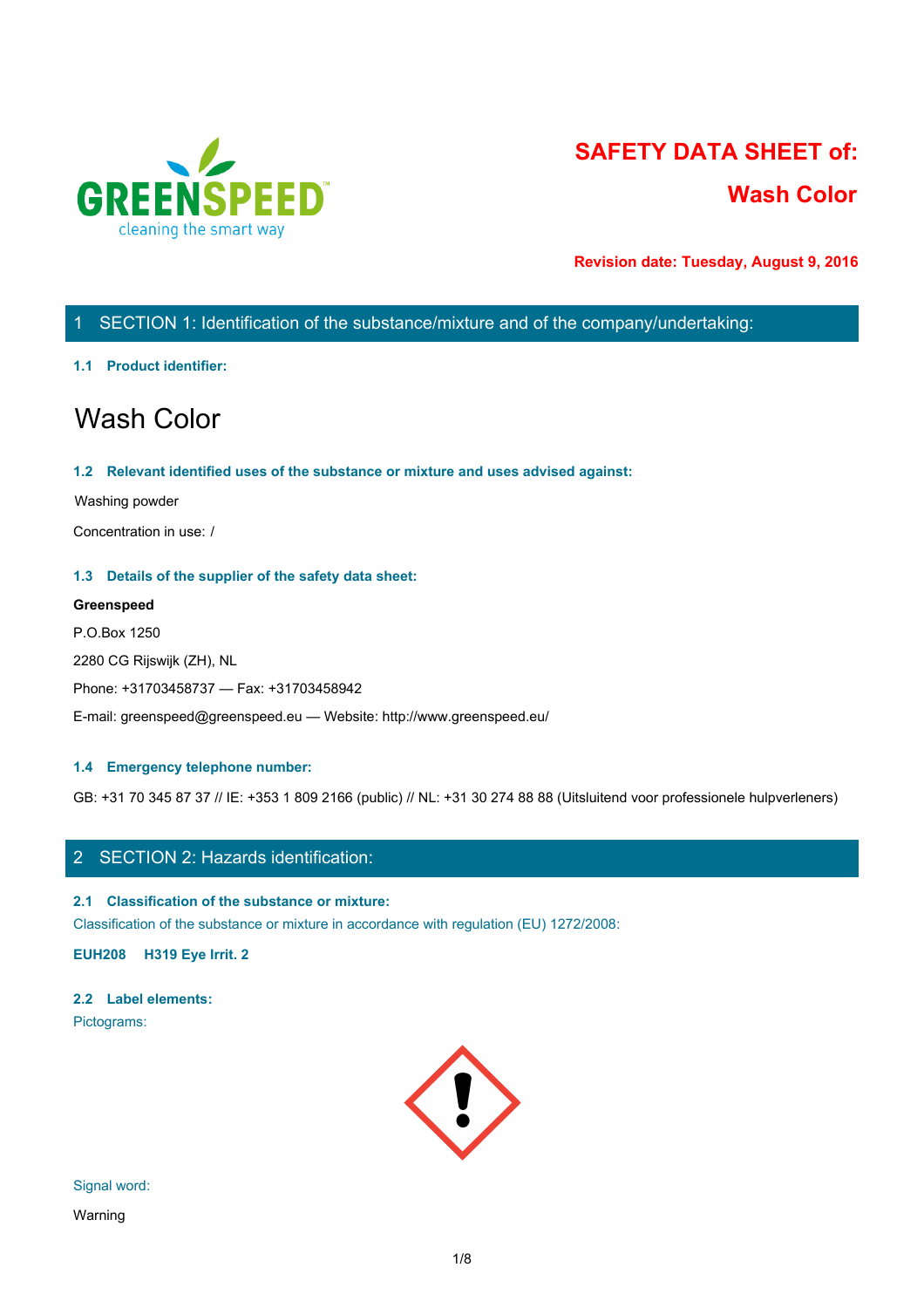# Hazard statements:

| Hazard statements:        |                                                                                                                                     |
|---------------------------|-------------------------------------------------------------------------------------------------------------------------------------|
| <b>EUH208:</b>            | Contains (Limonene). May produce an allergic reaction.                                                                              |
| H319 Eye Irrit. 2:        | Causes serious eye irritation.                                                                                                      |
| Precautionary statements: |                                                                                                                                     |
| P305+P351+P338:           | IF IN EYES: Rinse cautiously with water for several minutes. Remove contact<br>lenses, if present and easy to do. Continue rinsing. |
| P337+P313:                | If eye irritation persists: Get medical advice/attention.                                                                           |
| Contains:                 |                                                                                                                                     |
| none                      |                                                                                                                                     |

### **2.3 Other hazards:**

none and the state of the state of the state of the state of the state of the state of the state of the state of the state of the state of the state of the state of the state of the state of the state of the state of the s

# 3 SECTION 3: Composition/information on ingredients:

| Sodium carbonate         | 15% - 30% | CAS number:                                 | 497-19-8                                                                                                                                                       |
|--------------------------|-----------|---------------------------------------------|----------------------------------------------------------------------------------------------------------------------------------------------------------------|
|                          |           | <b>EINECS:</b>                              | 207-838-8                                                                                                                                                      |
|                          |           | REACH Registration number: 01-2119485498-19 |                                                                                                                                                                |
|                          |           | <b>CLP Classification:</b>                  | H319 Eye Irrit. 2                                                                                                                                              |
| Sodium Percarbonate      | 15% - 30% | CAS number:                                 | 15630-89-4                                                                                                                                                     |
|                          |           | <b>EINECS:</b>                              | 239-707-6                                                                                                                                                      |
|                          |           | REACH Registration number: 01-2119457268-30 |                                                                                                                                                                |
|                          |           | <b>CLP Classification:</b>                  | <b>H272 Ox. Sol. 3</b><br>H302 Acute tox. 4<br><b>H318 Eye Dam. 1</b>                                                                                          |
| Sodiumlaurylsulphate     | 5% - 15%  | CAS number:                                 | 85586-07-8                                                                                                                                                     |
|                          |           | <b>EINECS:</b>                              | 287-809-4                                                                                                                                                      |
|                          |           | REACH Registration number: 01-2119489463-28 |                                                                                                                                                                |
|                          |           | <b>CLP Classification:</b>                  | H302 Acute tox. 4<br>H315 Skin Irrit. 2<br><b>H318 Eye Dam. 1</b><br><b>H412 Aquatic Chronic 3</b>                                                             |
| Fattyalcohol ethoxylated | 5% - 15%  | CAS number:                                 | 68439-50-9                                                                                                                                                     |
|                          |           | <b>EINECS:</b>                              | 932-106-6                                                                                                                                                      |
|                          |           | <b>REACH Registration number:</b>           | polymer                                                                                                                                                        |
|                          |           | <b>CLP Classification:</b>                  | H302 Acute tox. 4<br><b>H318 Eye Dam. 1</b><br><b>H412 Aquatic Chronic 3</b>                                                                                   |
| Limonene                 | $< 5\%$   | CAS number:                                 | 5989-27-5                                                                                                                                                      |
|                          |           | <b>EINECS:</b>                              | 227-813-5                                                                                                                                                      |
|                          |           | <b>REACH Registration number:</b>           |                                                                                                                                                                |
|                          |           | <b>CLP Classification:</b>                  | <b>H226 Flam. Liq. 3</b><br><b>H304 Asp. Tox. 1</b><br>H315 Skin Irrit. 2<br>H317 Skin Sens. 1<br><b>H400 Aquatic Acute 1</b><br><b>H410 Aquatic Chronic 1</b> |

For the full text of the H & R phrases mentioned in this section, see section 16.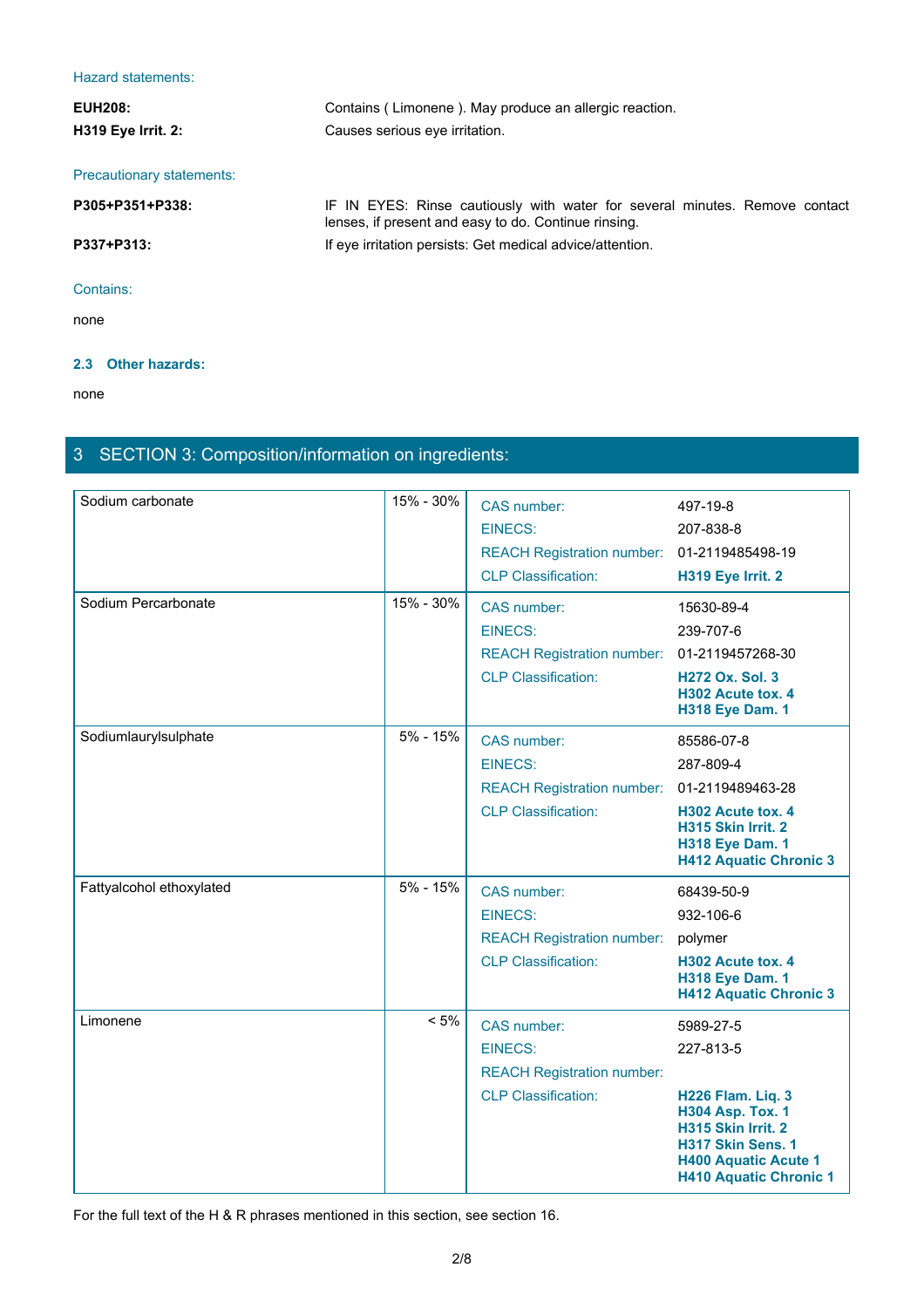# 4 SECTION 4: First aid measures:

### **4.1 Description of first aid measures:**

| 4 SECTION 4: First aid measures:       |                                                                                                                                                                                                           |
|----------------------------------------|-----------------------------------------------------------------------------------------------------------------------------------------------------------------------------------------------------------|
| 4.1 Description of first aid measures: |                                                                                                                                                                                                           |
| Skin contact:                          | Always ask medical advice as soon as possible should serious or continuous disturbances occur.<br>remove contaminated clothing, rinse skin with plenty of water and immediately<br>transport to hospital. |
| Eye contact:                           | first prolonged rinsing with water (contact lenses to be removed if this is easily done)<br>then take to physician.                                                                                       |
| Ingestion:                             | rinse mouth, do not induce vomiting, take to hospital immediately.                                                                                                                                        |

### **4.2 Most important symptoms and effects, both acute and delayed:**

| <b>Skin contact:</b> | none                                                        |
|----------------------|-------------------------------------------------------------|
| Eye contact:         | caustic, redness, bad looking, pain                         |
| Ingestion:           | diarrhoea, headache, abdominal cramps, sleepiness, vomiting |
| Inhalation:          | none                                                        |

#### **4.3 Indication of any immediate medical attention and special treatment needed:**

none and the state of the state of the state of the state of the state of the state of the state of the state of the state of the state of the state of the state of the state of the state of the state of the state of the s

# 5 SECTION 5: Fire-fighting measures:

#### **5.1 Extinguishing media:**

CO2, foam, powder, sprayed water

### **5.2 Special hazards arising from the substance or mixture:**

none and the state of the state of the state of the state of the state of the state of the state of the state of the state of the state of the state of the state of the state of the state of the state of the state of the s

### **5.3 Advice for firefighters:**

**Extinguishing agents to be avoided:** none and the state of the state of the state of the state of the state of the state of the state of the state of the state of the state of the state of the state of the state of the state of the state of the state of the s

# 6 SECTION 6: Accidental release measures:

### **6.1 Personal precautions, protective equipment and emergency procedures:**

none<br>
S. SECTION 5: Fire-fighting measures:<br>
S. S. Special hazards arising from the substance or mixture:<br>
H. S. Special hazards arising from the substance or mixture:<br>
and avoid in the fumes, spilled substances and avoid windRemove any contaminated clothing and used contaminated protective equipment and dispose of it safely.

### **6.2 Environmental precautions:**

do not allow to flow into sewers or open water.

#### **6.3 Methods and material for containment and cleaning up:**

Contain released substance, store into suitable containers. If possible remove by using absorbent material.

#### **6.4 Reference to other sections:**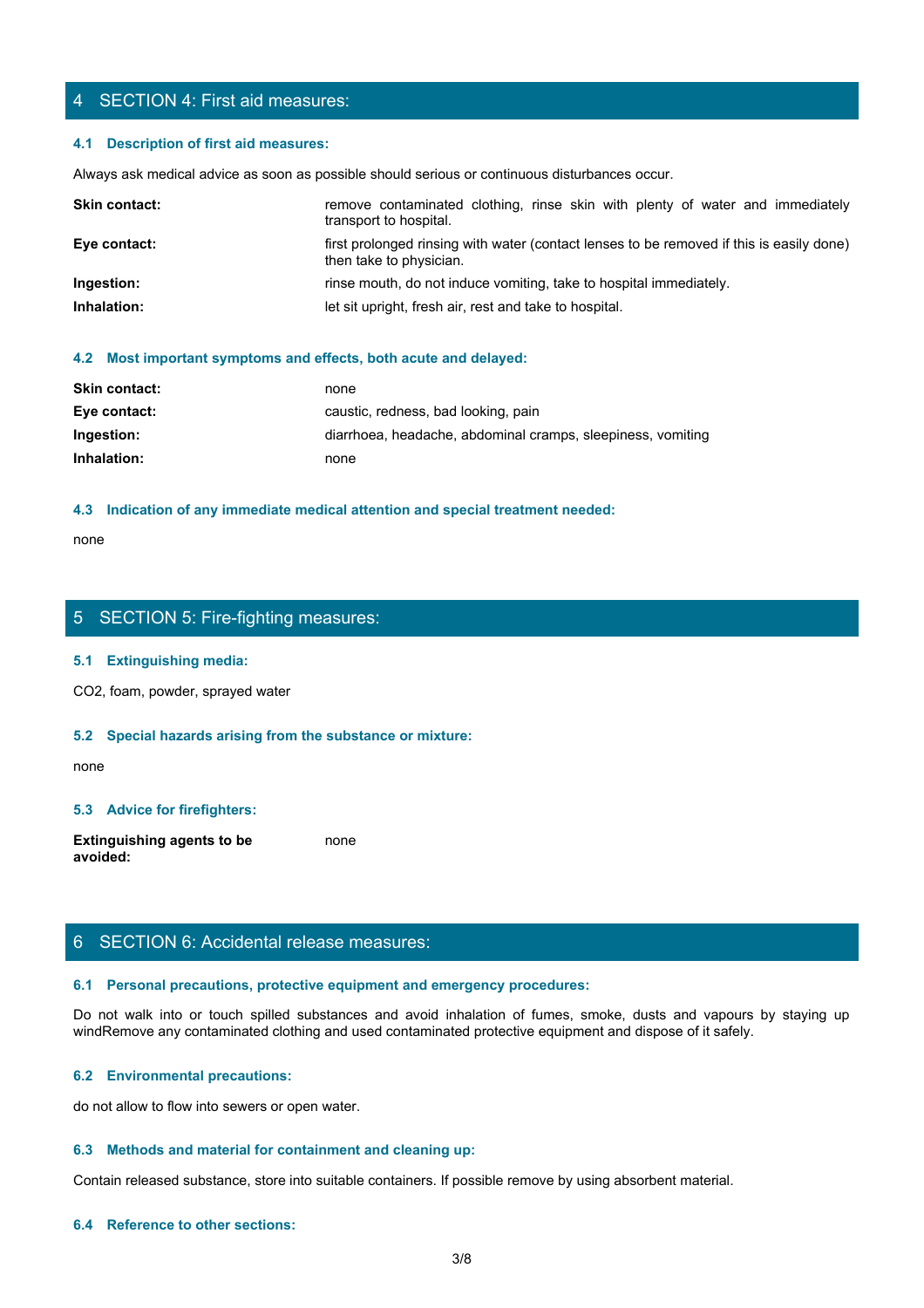# 7 SECTION 7: Handling and storage:

### **7.1 Precautions for safe handling:**

### **7.2 Conditions for safe storage, including any incompatibilities:**

### **7.3 Specific end use(s):**

# 8 SECTION 8: Exposure controls/personal protection:

### **8.1 Control parameters:**

### **8.2 Exposure controls:**

|                                  | $\ldots$ recautions for safe narround.                                                                                                                                                                                                                                                                                                                            |            |
|----------------------------------|-------------------------------------------------------------------------------------------------------------------------------------------------------------------------------------------------------------------------------------------------------------------------------------------------------------------------------------------------------------------|------------|
|                                  | handle with care to avoid spillage.                                                                                                                                                                                                                                                                                                                               |            |
|                                  | 7.2 Conditions for safe storage, including any incompatibilities:                                                                                                                                                                                                                                                                                                 |            |
|                                  | keep in a sealed container in a closed, frost-free, ventilated room.                                                                                                                                                                                                                                                                                              |            |
| 7.3 Specific end use(s):         |                                                                                                                                                                                                                                                                                                                                                                   |            |
| Washing powder                   |                                                                                                                                                                                                                                                                                                                                                                   |            |
|                                  | 8 SECTION 8: Exposure controls/personal protection:                                                                                                                                                                                                                                                                                                               |            |
|                                  | 8.1 Control parameters:                                                                                                                                                                                                                                                                                                                                           |            |
|                                  | Listing of the hazardous ingredients in section 3, of which the TLV value is known                                                                                                                                                                                                                                                                                |            |
|                                  | Sodium Percarbonate 10 mg/m <sup>3</sup>                                                                                                                                                                                                                                                                                                                          |            |
| 8.2 Exposure controls:           |                                                                                                                                                                                                                                                                                                                                                                   |            |
| <b>Inhalation</b><br>protection: | respiratory protection is not required. Use ABEK type gas masks in case of irritating exposure. If<br>necessary, use with sufficient exhaust ventilation.                                                                                                                                                                                                         |            |
| <b>Skin</b><br>protection:       | handling with nitril-gloves (EN 374). Breakthrough time: >480' Material thickness: 0,35 mm.<br>Thoroughly check gloves before use. Take of the gloves properly without touching the outside<br>with your bare hands. The manufacturer of the protective gloves has to be consulted about the<br>suitability for a specific work station. Wash and dry your hands. |            |
| Eye<br>protection:               | keep an eye-rinse bottle within reach. Tight-fitting safety goggles. Wear a face shield and<br>protective suit in case of exceptional processing problems.                                                                                                                                                                                                        | $\bigodot$ |
| <b>Other</b>                     | impermeable clothing. The type of protective equipment depends on the concentration and<br>amount of hazardous substances at the work station in question.                                                                                                                                                                                                        |            |

# 9 SECTION 9: Physical and chemical properties:

### **9.1 Information on basic physical and chemical properties:**

| Melting point/melting range:        |                 |
|-------------------------------------|-----------------|
| <b>Boiling point/Boiling range:</b> | 198 °C — 199 °C |
| pH:                                 |                 |
| pH 1% diluted in water:             | 10.2            |
| Vapour pressure/20°C,:              |                 |
| Vapour density:                     | not applicable  |
| Relative density, 20°C:             | 0.7500 kg/l     |
| Appearance/20°C:                    | solid           |
| Flash point:                        |                 |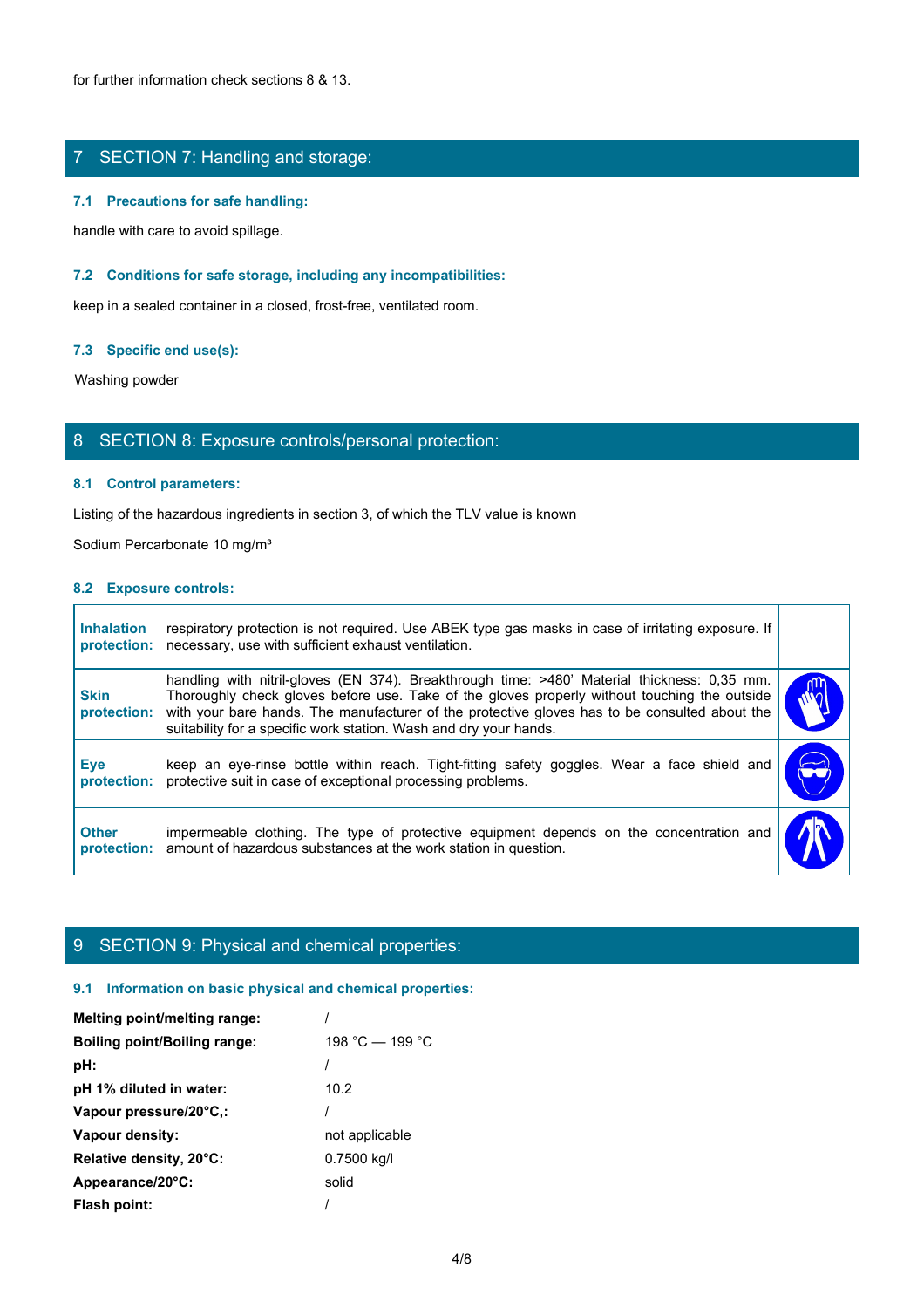| Flammability (solid, gas):                         | not applicable     |
|----------------------------------------------------|--------------------|
| Auto-ignition temperature:                         |                    |
| Upper flammability or explosive<br>limit, (Vol %): |                    |
| Lower flammability or explosive<br>limit, (Vol %): |                    |
| <b>Explosive properties:</b>                       | not applicable     |
| <b>Oxidising properties:</b>                       | not applicable     |
| Decomposition temperature:                         |                    |
| Solubility in water:                               | completely soluble |
| <b>Partition coefficient: n-</b><br>octanol/water: | not applicable     |
| Odour:                                             | characteristic     |
| <b>Odour threshold:</b>                            | not applicable     |
| Dynamic viscosity, 20°C:                           |                    |
| Kinematic viscosity, 40°C:                         |                    |
| Evaporation rate (n-BuAc = 1):                     |                    |

### **9.2 Other information:**

**Volatile organic component (VOC):** / **Volatile organic component (VOC):** 0.150 g/l

# 10 SECTION 10: Stability and reactivity:

### **10.1 Reactivity:**

stable under normal conditions.

### **10.2 Chemical stability:**

extremely high or low temperatures.

### **10.3 Possibility of hazardous reactions:**

none and the state of the state of the state of the state of the state of the state of the state of the state of the state of the state of the state of the state of the state of the state of the state of the state of the s

### **10.4 Conditions to avoid:**

protect from sunlight and do not expose to temperatures exceeding + 50°C.

### **10.5 Incompatible materials:**

acids, alkalines, oxidants, reductants

### **10.6 Hazardous decomposition products:**

doesn't decompose with normal use

# 11 SECTION 11: Toxicological information:

### **11.1 Information on toxicological effects:**

**H319 Eye Irrit. 2:** Causes serious eye irritation.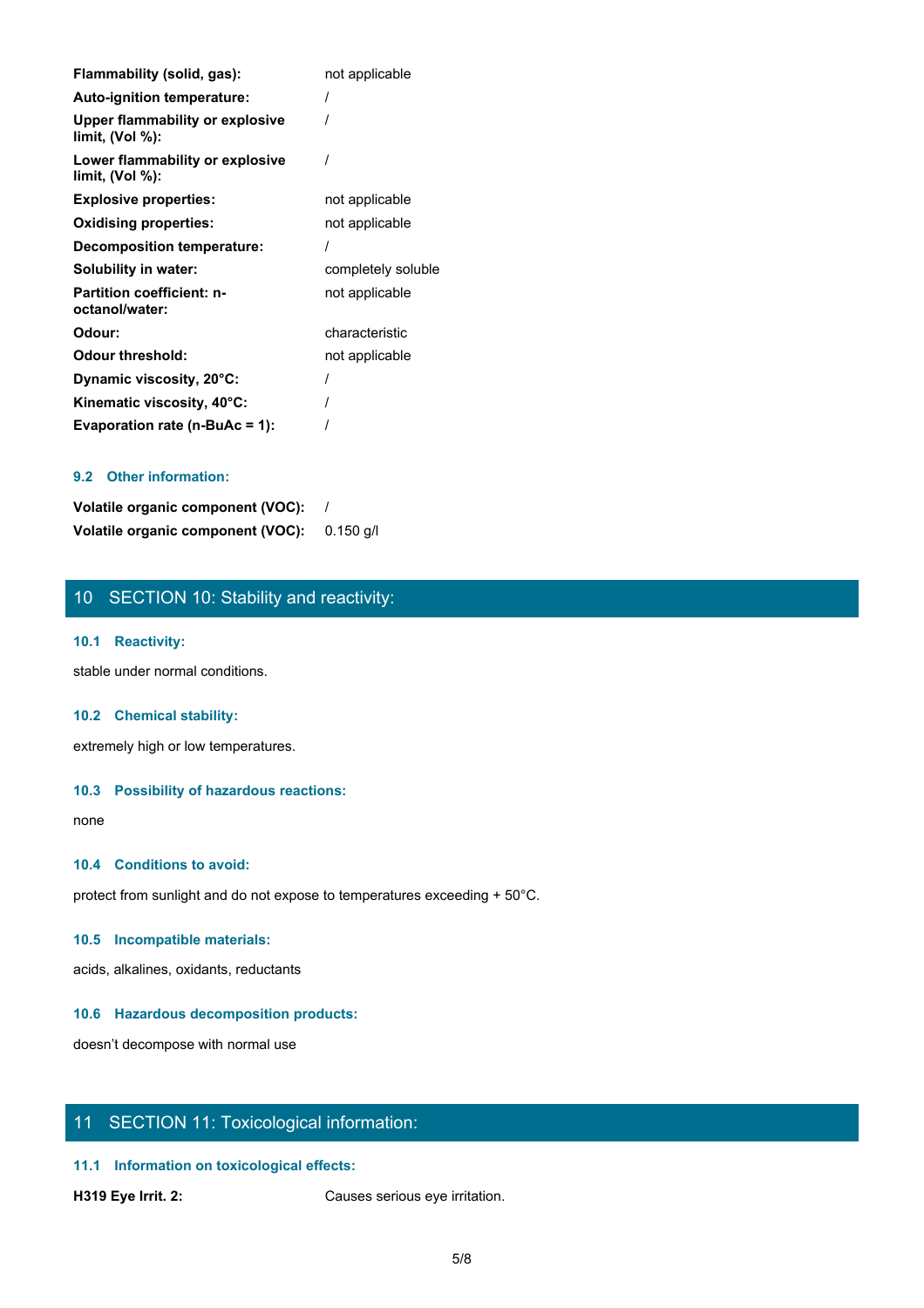| Sodium carbonate         | LD50 oral, rat:<br>LD50 dermal, rabbit:<br>LC50, Inhalation, rat, 4h: | 4,090 mg/kg<br>$\geq 5,000$ mg/kg<br>$\geq 50$ mg/l |
|--------------------------|-----------------------------------------------------------------------|-----------------------------------------------------|
| Sodium Percarbonate      | LD50 oral, rat:<br>LD50 dermal, rabbit:<br>LC50, Inhalation, rat, 4h: | 500 mg/kg<br>$\geq 5,000$ mg/kg<br>$\geq 50$ mg/l   |
| Sodiumlaurylsulphate     | LD50 oral, rat:<br>LD50 dermal, rabbit:<br>LC50, Inhalation, rat, 4h: | 1,800 mg/kg<br>$\geq 5,000$ mg/kg<br>$\geq 50$ mg/l |
| Fattyalcohol ethoxylated | LD50 oral, rat:<br>LD50 dermal, rabbit:<br>LC50, Inhalation, rat, 4h: | 2,000 mg/kg<br>$\geq 5,000$ mg/kg<br>$\geq 50$ mg/l |
| Limonene                 | LD50 oral, rat:<br>LD50 dermal, rabbit:<br>LC50, Inhalation, rat, 4h: | 4,400 mg/kg<br>$\geq 5,000$ mg/kg<br>$\geq 50$ mg/l |

# 12 SECTION 12: Ecological information:

### **12.1 Toxicity:**

| Sodium carbonate     | <b>LC50 (Fish):</b>         | 300 mg/L (96h)       |  |
|----------------------|-----------------------------|----------------------|--|
|                      | EC50 (Daphnia):             | 200 - 227 mg/L (48h) |  |
| Sodiumlaurylsulphate | <b>LC50 (Fish):</b>         | 1.3 mg/L (96h)       |  |
|                      | EC50 (Daphnia):             | 2.8 mg/L (48h)       |  |
|                      | EC50 (Algae):               | 20 mg/L (72h)        |  |
|                      | NOEC (Algae):               | 3 mg/L (72h)         |  |
|                      | EC50 (soil microorganisms): | 680 mg/L (3h)        |  |
| Limonene             | LC50 (Fish):                | 720 µg/L (4d)        |  |
|                      | EC50 (Daphnia):             | 360 µg/L (48h)       |  |
|                      | NOEC (Daphnia):             | 115 µg/L (16d)       |  |
|                      | EC50 (Algae):               | 8 - 150 mg/L (72h)   |  |
|                      | NOEC (Algae):               | 2,62 mg/L (72h)      |  |

### **12.2 Persistence and degradability:**

### **12.3 Bioaccumulative potential:**

|          | data:                               |
|----------|-------------------------------------|
| Limonene | ) Pow = 4.38 @ 37 °C, pH 7.2<br>Log |

### **12.4 Mobility in soil:**

**Water hazard class, WGK:** 2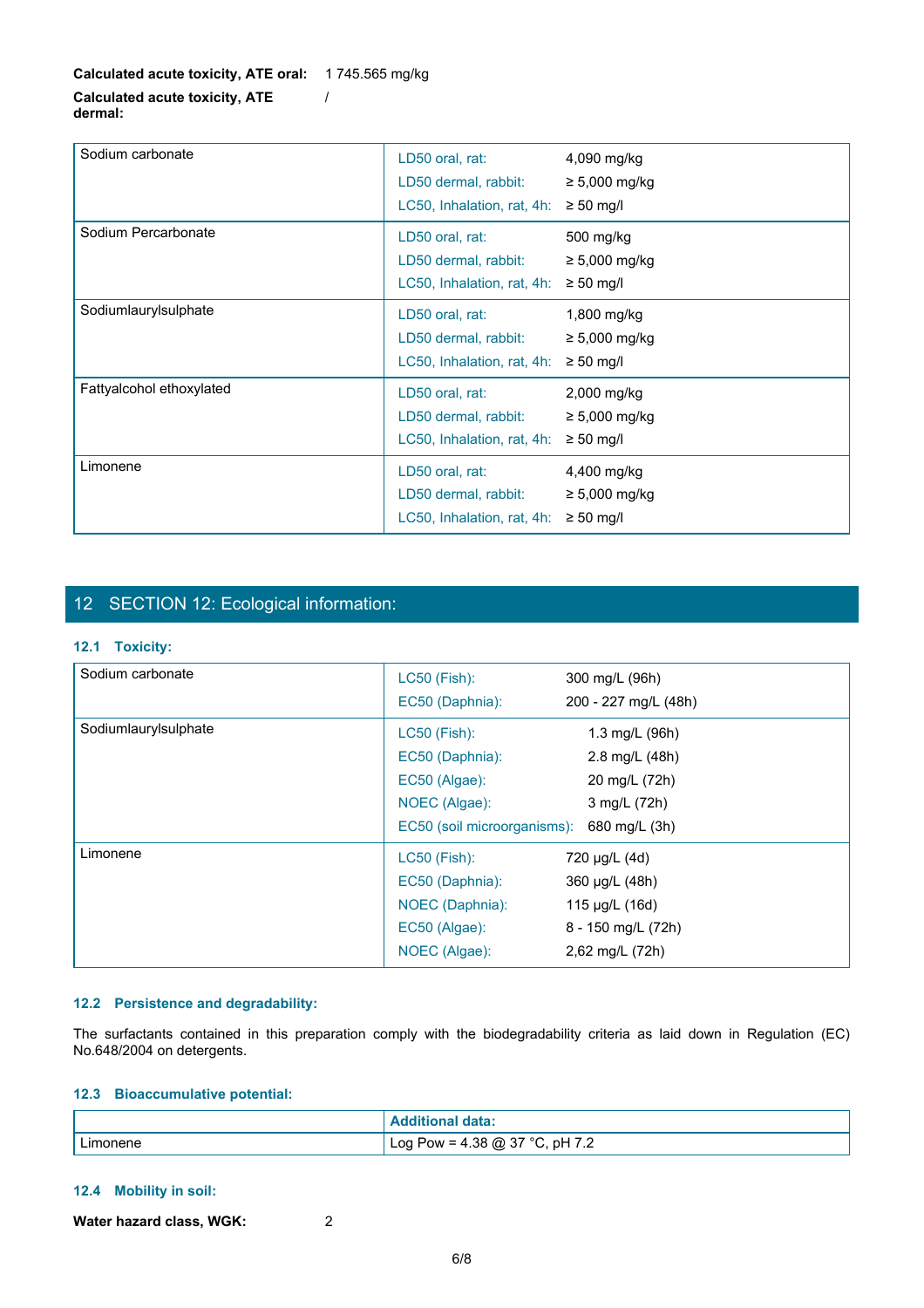### **12.5 Results of PBT and vPvB assessment:**

No additional data available

#### **12.6 Other adverse effects:**

No additional data available

### 13 SECTION 13: Disposal considerations:

### **13.1 Waste treatment methods:**

Solubility in water:<br>
No additional data available<br>
No additional data available<br>
The product may be discharged in the indicated percentages of utilization, provided it is neutralised to pH 7. Possible<br>
The product may be restrictive regulations by local authority should always be adhered to.

# 14 SECTION 14: Transport information:

### **14.1 UN number:**

not applicable

### **14.2 UN proper shipping name:**

ADR, IMDG, ICAO/IATA not applicable

### **14.3 Transport hazard class(es):**

| Class(es):                              | not applicable |
|-----------------------------------------|----------------|
| Identification number of the<br>hazard: | not applicable |

### **14.4 Packing group:**

### **14.5 Environmental hazards:**

### **14.6 Special precautions for user:**

| <b>Hazard characteristics:</b> | not applicable |
|--------------------------------|----------------|
| <b>Additional guidance:</b>    | not applicable |

# 15 SECTION 15: Regulatory information:

### **15.1 Safety, health and environmental regulations/legislation specific for the substance or mixture:**

| 14.4 Packing group:                                |                                                                                                                                                                                        |
|----------------------------------------------------|----------------------------------------------------------------------------------------------------------------------------------------------------------------------------------------|
| not applicable                                     |                                                                                                                                                                                        |
| 14.5 Environmental hazards:                        |                                                                                                                                                                                        |
| not dangerous to the environment                   |                                                                                                                                                                                        |
| 14.6 Special precautions for user:                 |                                                                                                                                                                                        |
| <b>Hazard characteristics:</b>                     | not applicable                                                                                                                                                                         |
| <b>Additional guidance:</b>                        | not applicable                                                                                                                                                                         |
|                                                    |                                                                                                                                                                                        |
|                                                    |                                                                                                                                                                                        |
| 15 SECTION 15: Regulatory information:             |                                                                                                                                                                                        |
|                                                    | 15.1 Safety, health and environmental regulations/legislation specific for the substance or mixture:                                                                                   |
| Water hazard class, WGK:                           | $\overline{2}$                                                                                                                                                                         |
| Volatile organic component (VOC):                  |                                                                                                                                                                                        |
| Volatile organic component (VOC):                  | 0.150 g/l                                                                                                                                                                              |
| <b>Composition by regulation (EC)</b><br>648/2004: | Zeolites 15% - 30%, Oxygen-based bleaching agents 15% - 30%, Anionic<br>surfactants 5% - 15%, Nonionic surfactants 5% - 15%, Soap < 5%, Enzymes < 5%,<br>Perfumes (Limonene, Linalool) |
|                                                    | 7/8                                                                                                                                                                                    |